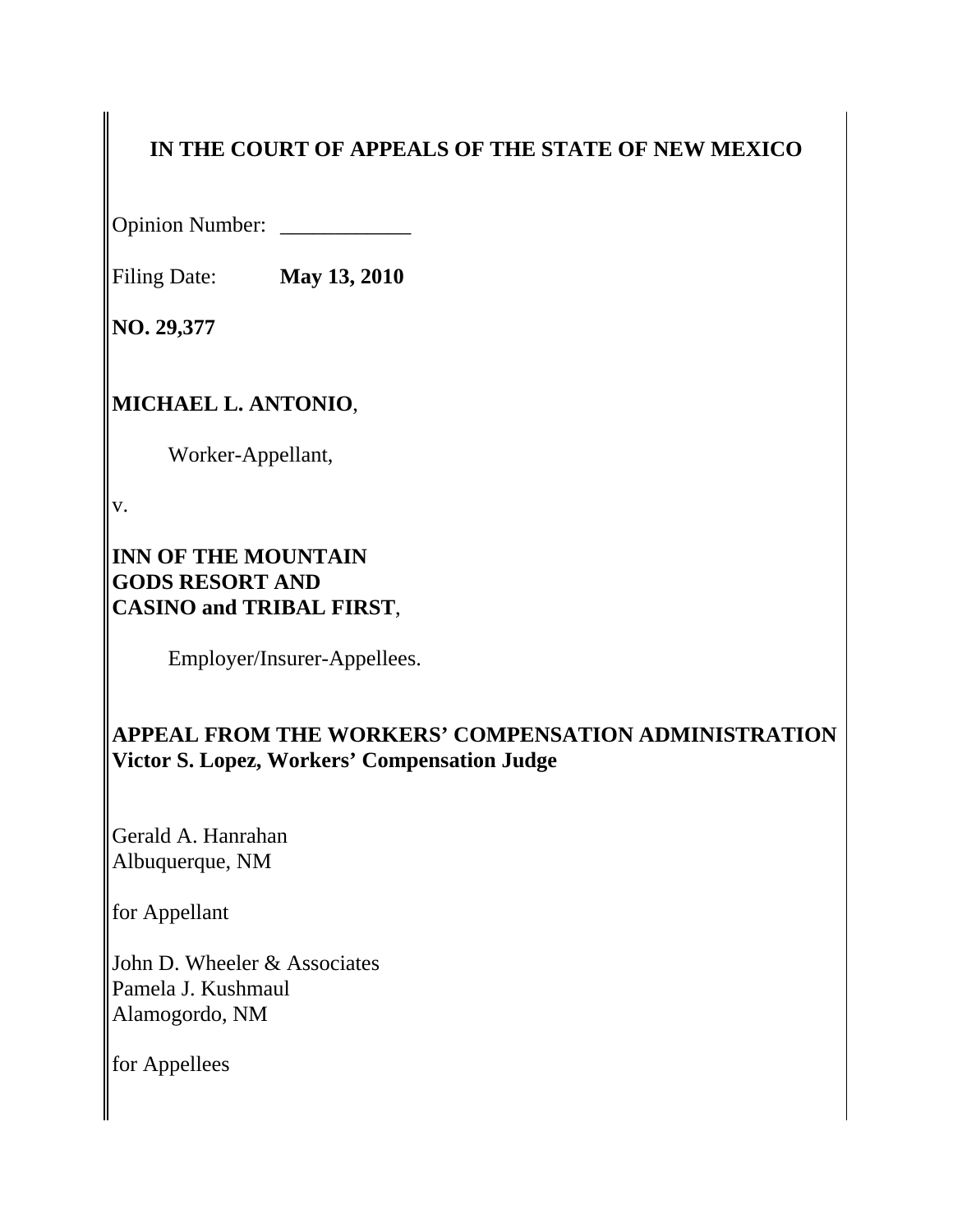### **OPINION**

## **ROBLES, Judge.**

**{1}** Michael Antonio (Worker) appeals from an order of dismissal entered by the Workers' Compensation Administration (WCA) for lack of subject matter jurisdiction. On appeal, Worker alleges that (1) the WCA erred in determining that Worker's injury occurred on the Mescalero Apache Tribe reservation (Tribe) and that the Tribe was not conducting business within the State of New Mexico; and (2) the WCA had jurisdiction by default because the Tribe did not have a workers' compensation program in effect at the time of Worker's injury, and the compensation that was provided to Worker was not as good as the compensation required by the New Mexico Workers' Compensation Act. We conclude that the WCA did not have jurisdiction over the Tribe because the Tribe did not expressly waive sovereign immunity and, therefore, the WCA's order reached the right result for the wrong reasons. *See Cordova v. World Fin. Corp. of N.M.*, 2009-NMSC-021, ¶ 18, 146 N.M. 256, 208 P.3d 901 (noting that we may affirm on grounds not relied upon if those grounds do not require us to look beyond the factual allegations that were raised and considered below). We affirm.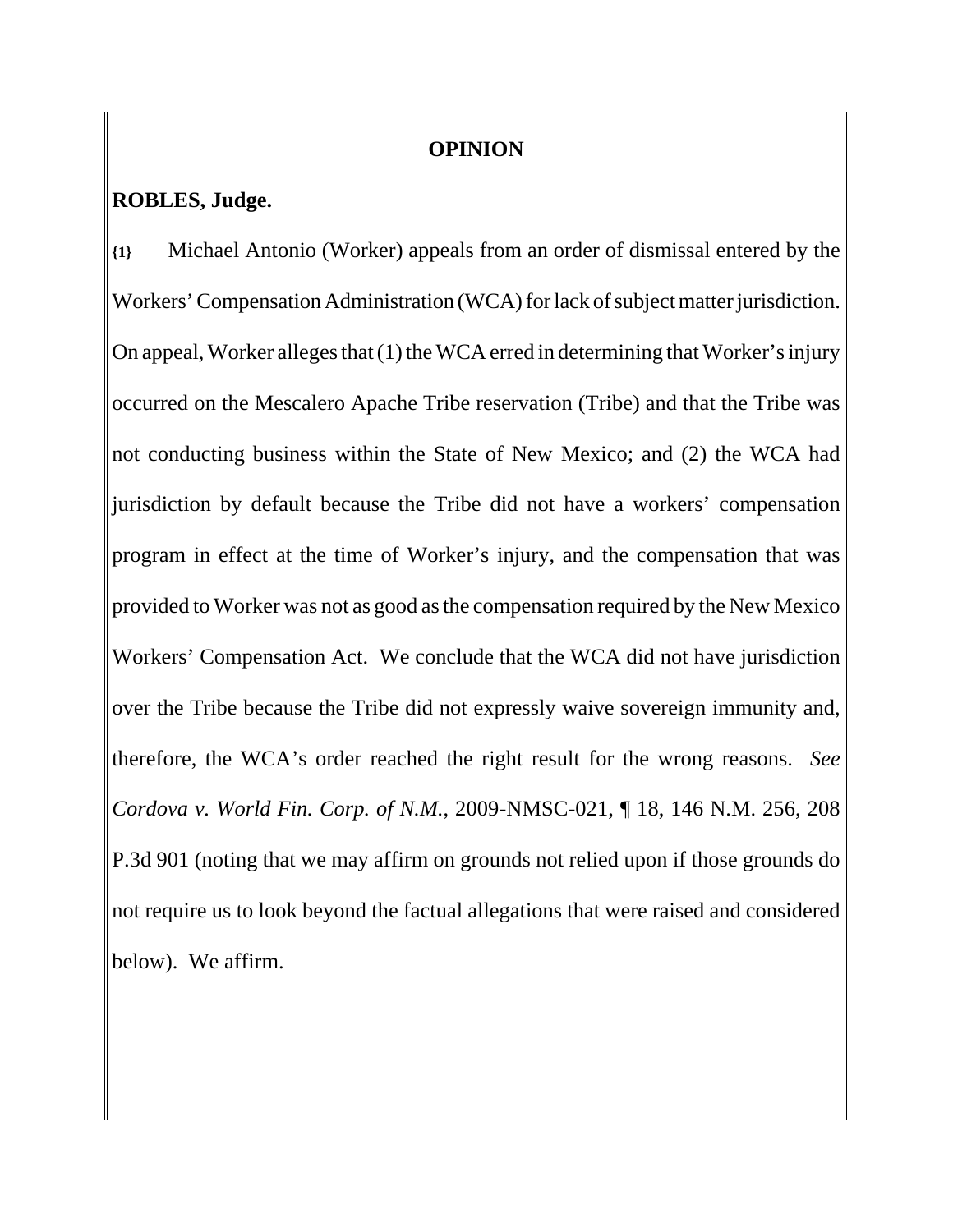# **I. BACKGROUND**

{2} Worker appeals from an order of the WCA dismissing his claim for lack of subject matter jurisdiction. Worker was injured during the course of his employment as a snowmaker for Ski Apache, a division of the Inn of the Mountain Gods Resort and Casino (Inn). The Inn is wholly owned and operated by the Mescalero Apache Tribe, a federally recognized Indian tribe.

**{3}** Worker was injured at work on January 9, 2006. From the time he was injured until he filed a complaint with the WCA on March 22, 2007, he availed himself of the workers' compensation benefits available through the Tribe. Worker's complaint alleged that he was entitled to additional compensation for neck problems and depression that resulted from his injury, over and above the permanent disability benefits awarded to him through the Tribe's insurer, Tribal First.

**{4}** The WCA dismissed Worker's complaint based upon a lack of subject matter jurisdiction, holding that Worker was injured on tribal land, and the Tribe was not carrying out business in the state of New Mexico. Worker challenges both findings and asserts that the WCA may exercise jurisdiction over the Tribe because Worker was injured on federal, not tribal, lands, and that Ski Apache is located, at least in part, in New Mexico.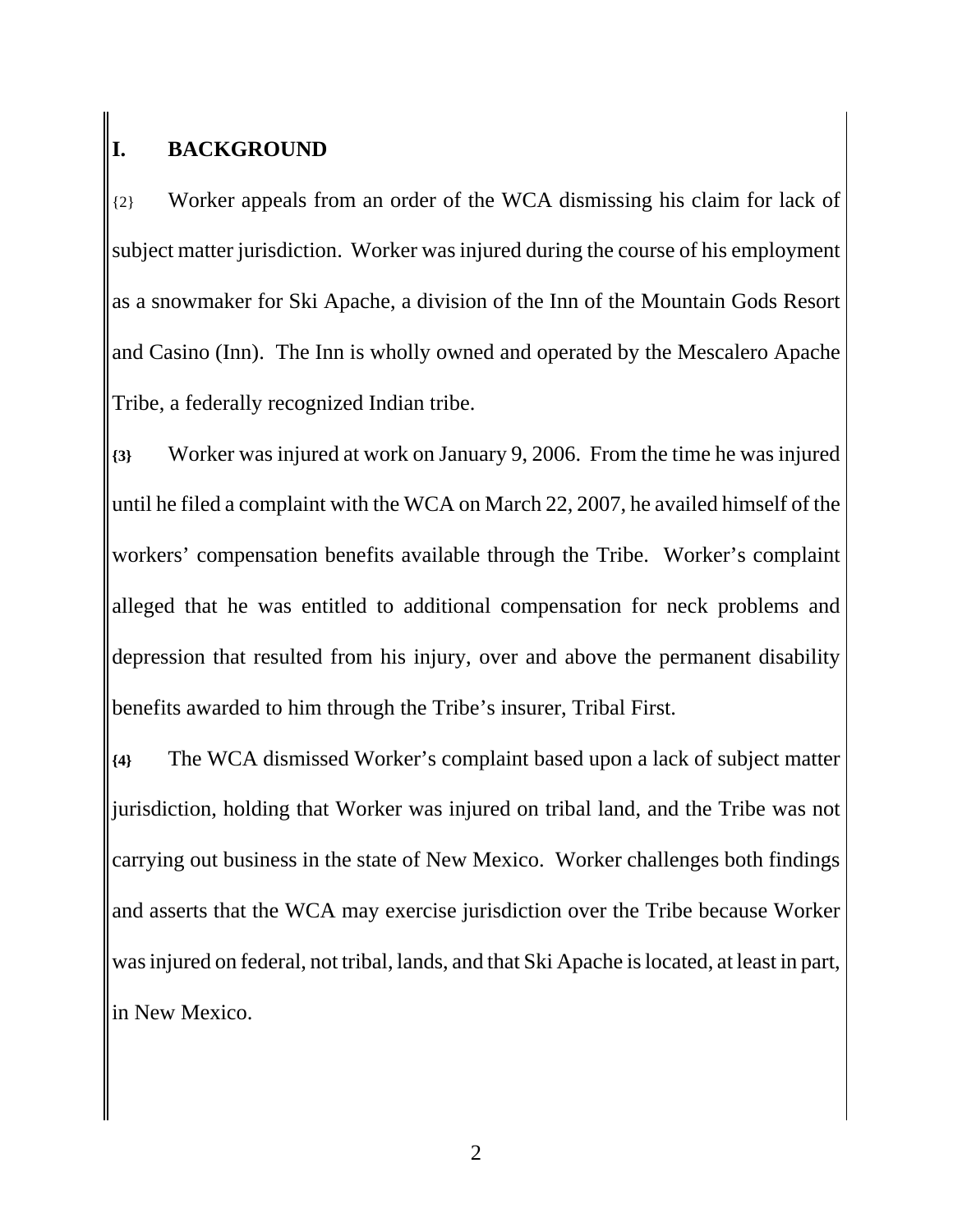# **II. DISCUSSION**

# **A. The Tribe Enjoys Sovereign Immunity From Suit**

**{5}** "We review de novo the legal question of whether an Indian tribe, or an entity under the tribe's control, possesses sovereign immunity." *Martinez v. Cities of Gold Casino*, 2009-NMCA-087, ¶ 22, 146 N.M. 735, 215 P.3d 44, *cert. denied*, 2009- NMCERT-007, 147 N.M. 361, 223 P.3d 358.

It has long been recognized that Indian tribes have the same common-law immunity from suit as other sovereigns. A tribe is free to waive its sovereign immunity, but such waivers must be express and unequivocal. Because a tribe need not waive immunity at all, it is free to prescribe the terms and conditions on which it consents to be sued, and the manner in which the suit shall be conducted. Any such conditions or limitations must be strictly construed and applied.

When a tribe is protected by sovereign immunity, a state court lacks jurisdiction to hear a suit. (Without an unequivocal and express waiver of sovereign immunity or congressional authorization, state courts lack the power to entertain lawsuits against tribal entities.)

*R & R Deli, Inc. v. Santa Ana Star Casino*, 2006-NMCA-020, ¶¶ 10-11, 139 N.M. 85,

128 P.3d 513 (filed 2005) (internal quotation marks and citations omitted).

**{6}** We begin by addressing Worker's contentions that because he was injured off the reservation and the Tribe was engaged in business in the state of New Mexico, the WCA has jurisdiction over his claim. Worker rests his arguments primarily on *DeFeo v. Ski Apache Resort*, 120 N.M. 640, 904 P.2d 1065 (Ct. App. 1995). *DeFeo* held that, absent an unequivocal waiver of immunity by the Tribe, the Tribe is immune from suit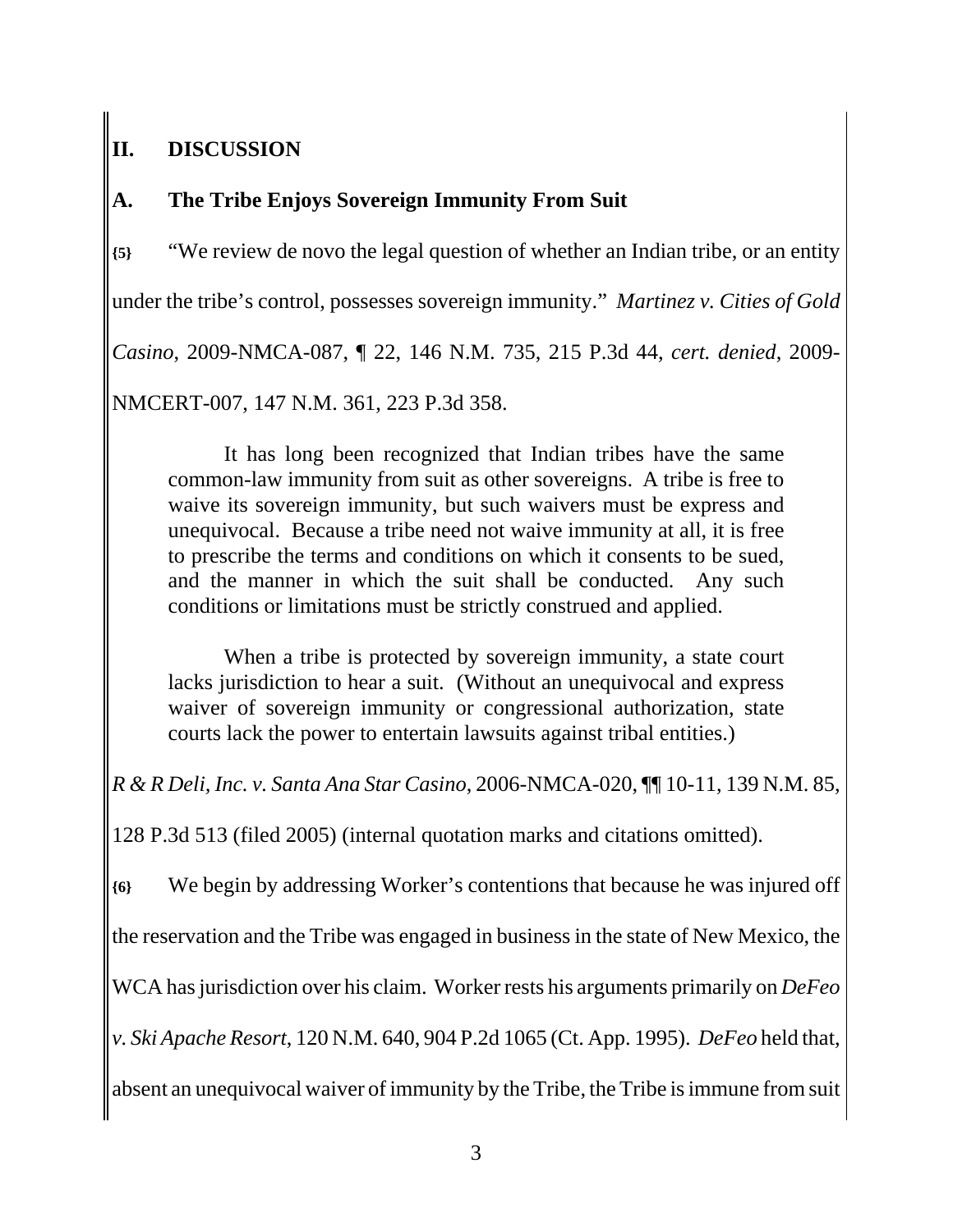in New Mexico's state courts for personal injuries suffered by a non-Indian in Indian country. *Id.* at 641-42, 644, 904 P.2d at 1066-67, 1069. The Court in *DeFeo* stated that the controlling factor in that case was "the location of [the p]laintiff's accident and resulting injury." *Id.* at 643, 904 P.2d at 1068. We note, however, that *DeFeo* also contains the following language: "*Without an explicit waiver, the Nation is immune from suit in state court—even if the suit results from commercial activity occurring off the Nation's reservation.*" *Id.*

**{7}** Worker next asserts that *Lopez v. Ski Apache Resort*, 114 N.M. 202, 836 P.2d 648 (Ct. App. 1992), stands for the proposition that Ski Apache is not immune from suit where a skier was injured within the boundaries of New Mexico. However, the Court in *Lopez* makes no mention of tribal sovereign immunity.

**{8}** Worker also argues that commercial off-reservation activity by a tribal entity is not protected by sovereign immunity under *Padilla v. Pueblo of Acoma*, 107 N.M. 174, 179-80, 754 P.2d 845, 850-51 (1988) (holding that "the district court may exercise jurisdiction over an Indian tribe when the tribe is engaged in activity off of the reservation as an unincorporated association registered and authorized to do business in this state and is sued in that capacity for breach of a written contract"). Conversely, the Tribe asserts that *Kiowa Tribe of Oklahoma v. Manufacturing Technologies, Inc.*, 523 U.S. 751, 754 (1998), controls. We agree with the Tribe. The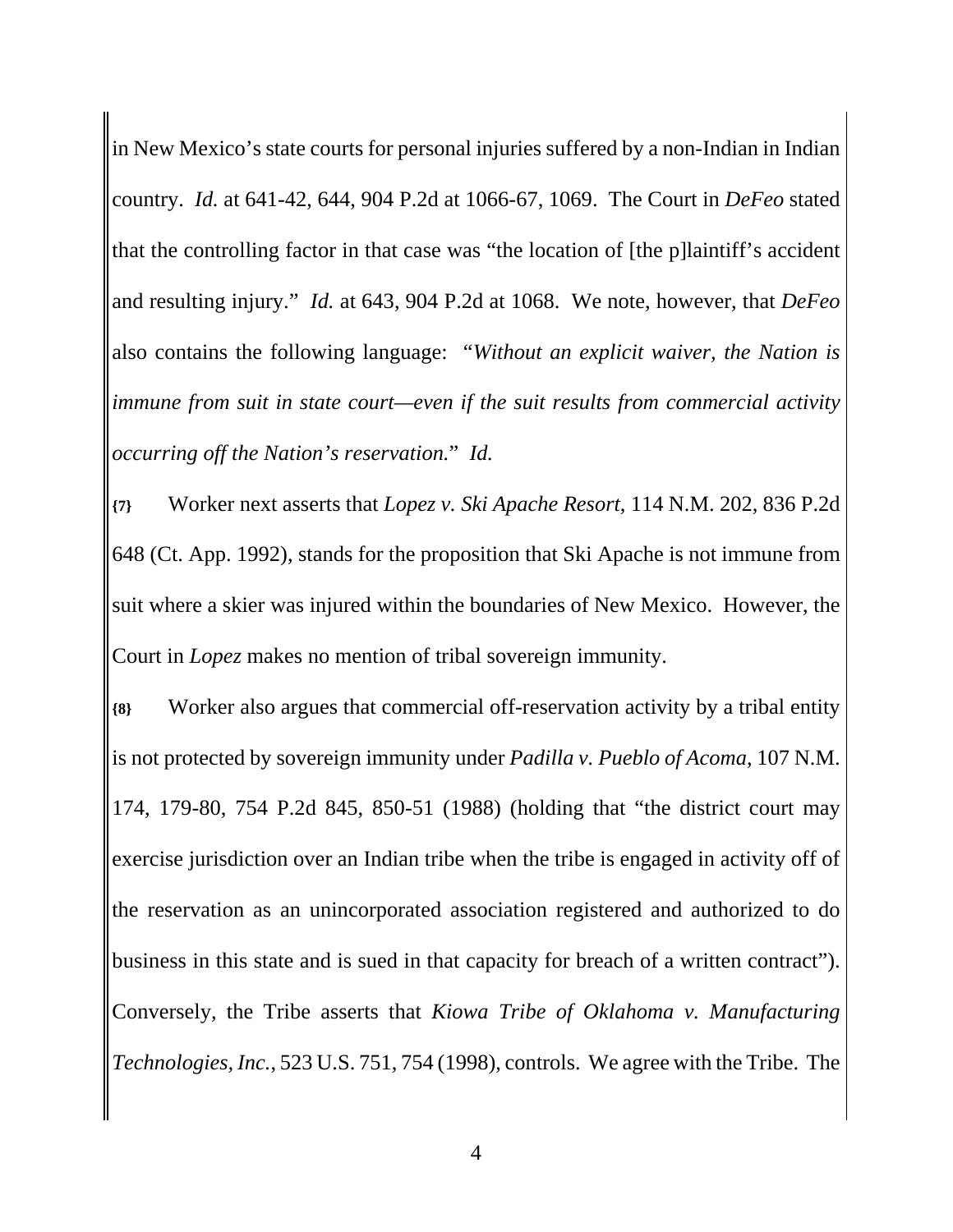United States Supreme Court held in *Kiowa Tribe* that Indian tribes have immunity from suit on contracts "whether those contracts involve governmental or commercial activities and whether they were made on or off a reservation." *Kiowa Tribe*, 523 U.S. at 760. The New Mexico Supreme Court has recently stated that *Padilla* has been implicitly overruled by *Kiowa Tribe*. *See Gallegos v. Pueblo of Tesuque*, 2002- NMSC-012, ¶ 25, 132 N.M. 207, 46 P.3d 668. Thus, *Padilla* does not assist Worker. **{9}** *Gallegos* held that on-reservation activity of an Indian tribe is protected by sovereign immunity regardless of whether the activity is commercial or governmental. 2002-NMSC-012, ¶¶ 27, 36. Worker argues that the location of the accident controls. However, all current New Mexico case law reiterates one consistent principle—that sovereign immunity, unless abrogated by Congress, must be expressly waived by the tribe.

**{10}** "[T]ribal immunity is a matter of federal law and is not subject to diminution by the [s]tates." *Kiowa Tribe*, 523 U.S. at 756; *see Bales v. Chickasaw Nation Indus.*, 606 F. Supp. 2d 1299, 1304-05, 1308 (D.N.M. 2009) (affirming grant of summary judgment in employment discrimination suit in favor of [the] defendant tribal corporation doing business in New Mexico). A tribe's or tribal entity's sovereign immunity may not be implicitly waived. *Sanchez v. Santa Ana Golf Club, Inc.*, 2005- NMCA-003, ¶ 18, 136 N.M. 682, 104 P.3d 548 (filed 2004). As discussed above, the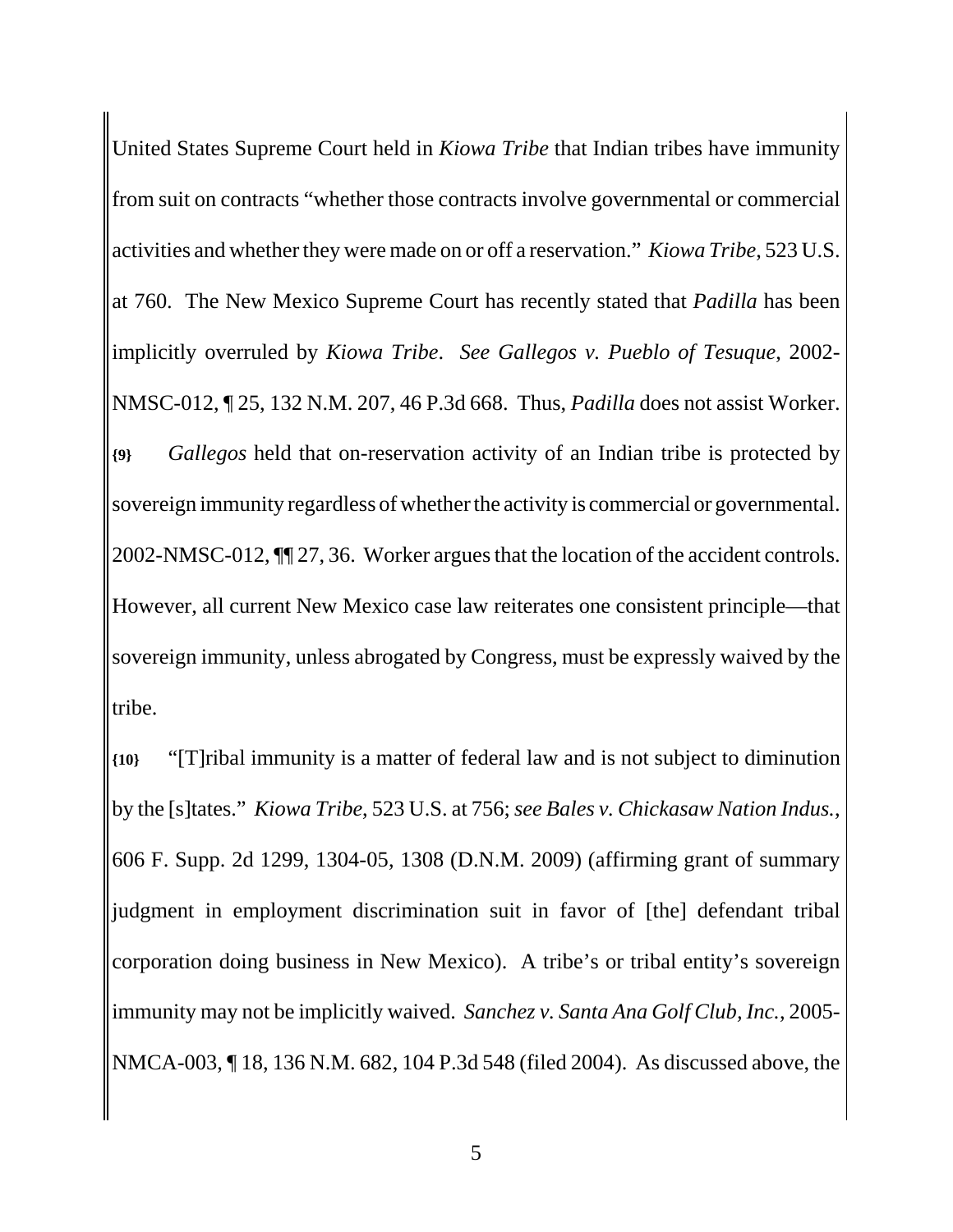question of whether a tribe's activity occurred on or off the reservation has been rendered inconsequential under *Kiowa Tribe*.

**{11}** To the extent that Worker argues that *Kiowa Tribe*'s holding is limited to suits on contract, we disagree. The United States Supreme Court made it clear that courts should defer to Congress on questions regarding the limits on tribal immunity. *See Kiowa Tribe*, 523 U.S. at 759 (noting that "Congress has occasionally authorized limited classes of suits against Indian tribes" and that this capacity of Congress "counsels some caution by us in this area" (internal quotation marks and citation omitted)). Worker does not cite any federal legislation limiting tribal immunity to activities occurring on tribal land.

**{12}** In its answer brief, the Tribe directs our attention to *Mescalero Apache Tribe v. Parsons*, Civ. No. 97-0532 JP/DJS (D.N.M. 1998) (mem. & order), a federal district court case determining that the tribe did not waive its immunity from personal injury suits where the accident arose on federal, rather than tribal, land. Although not controlling precedent, this memorandum opinion is informative on this issue.

**{13}** We decline to hold that the Tribe has waived sovereign immunity from suit by operating a ski area on federal land, or that the location of Worker's accident confers jurisdiction to the state. The principle espoused in *Kiowa Tribe* instructs our determination that, absent an express waiver of immunity from suit, the WCA does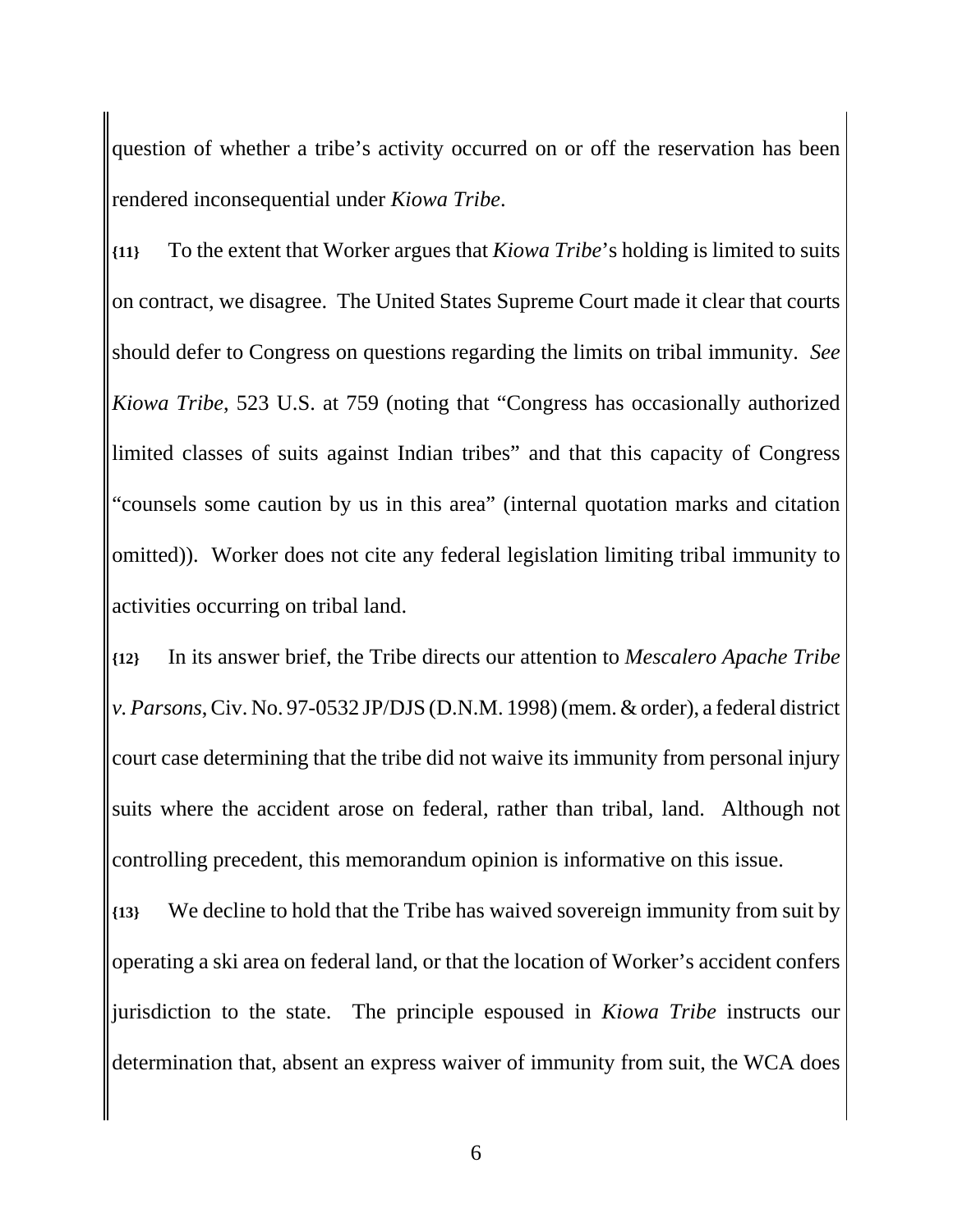not have jurisdiction to hear Worker's claim. 523 U.S. at 754, 760.

**{14}** It is a recognized principle of federal Indian law that certain laws, such as employment laws, may be applicable to tribes, although the tribes still enjoy immunity from suit. There is a difference between the right to demand compliance with state laws and the means available to enforce them. *See Bales*, 606 F. Supp. 2d at 1303. "Whether an Indian tribe is subject to a statute and whether the tribe may be sued for violating the statute are two entirely different questions." *Id.* (internal quotation marks and citation omitted).

## **B. The Tribe did not Waive Sovereign Immunity in the Gaming Compact**

**{15}** We turn next to Worker's contention that the Tribe waived its immunity in NMSA 1978, Section 11-13-1(4)(B)(6) (1997) (amended 2007) of the Compact between itself and the state of New Mexico. Worker asserts that because the Tribe has agreed to provide "all employees of a gaming establishment . . . workers' compensation insurance . . . benefits at least as favorable as those provided by comparable state programs," it has implicitly waived its sovereign immunity with respect to workers' compensation disputes.

**{16}** Worker argues that under the Compact he is a gaming employee and must be provided workers' compensation. He asserts that, at the time of his injury, the Tribe did not have a workers' compensation program in effect, so the WCA has jurisdiction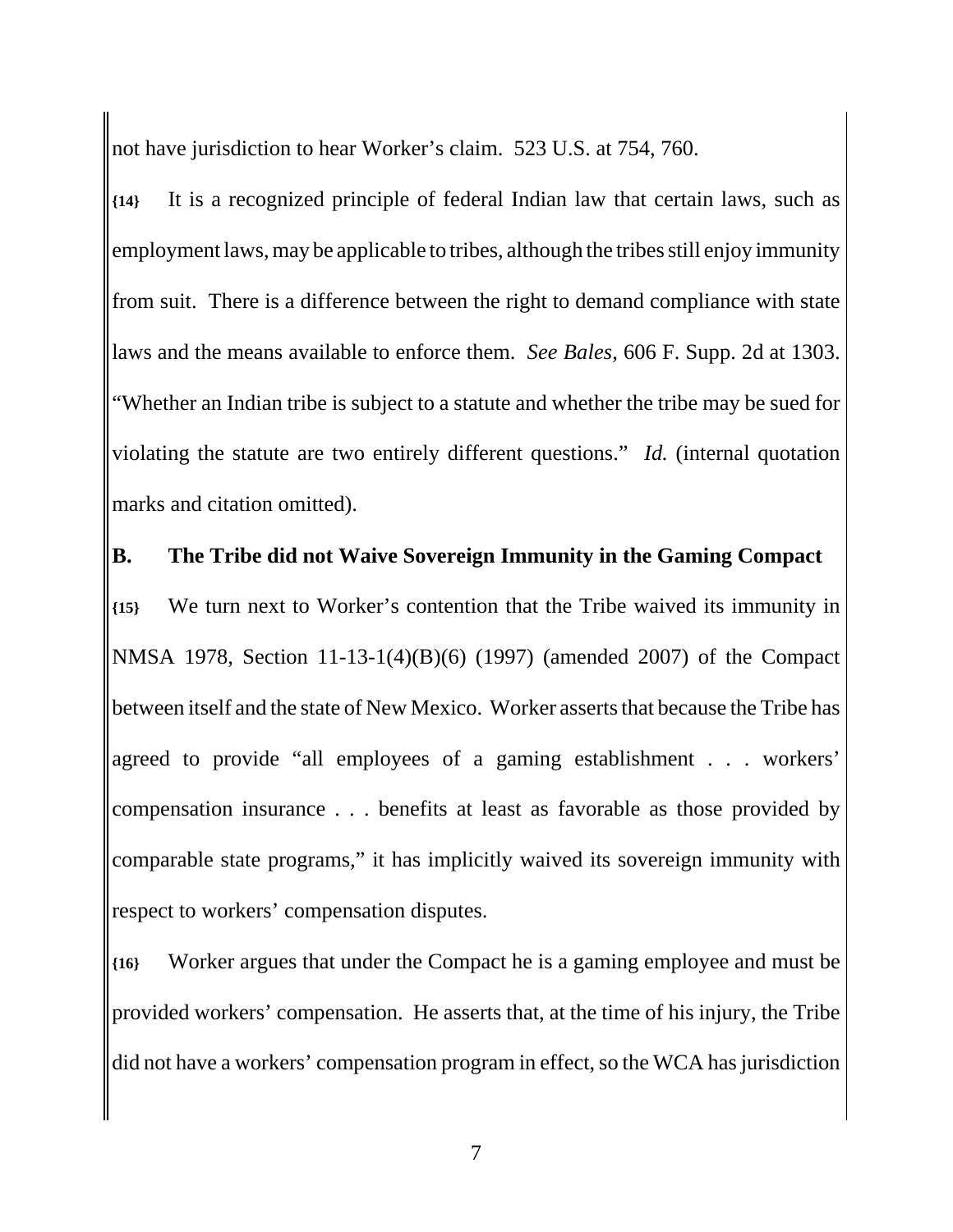by default. However, the record shows that Worker was provided workers' compensation for over eight months and was awarded permanent disability. The Tribe's current Workers' Compensation Ordinance, effective January 1, 2007, states that it is intended to supersede and replace all current policies, practices, customs, and procedures relating to any work-related injury suffered by a tribal employee or enterprise employee. Mescalero, N.M., Ordinance 06-07 (Jan. 1, 2007). Although it is not clear from the record under what workers' compensation program the Tribe was operating at the time of Worker's injury, the Tribe's insurer provided compensation to Worker for his diminished capacity resulting from the injury.

**{17}** The argument that Section 4(B)(6) of the Compact constitutes a waiver of tribal sovereign immunity for workers' compensation claims has recently been considered and rejected by this Court. *See Martinez*, 2009-NMCA-087, ¶ 27 (disagreeing with the argument that the purchasing of a workers' compensation insurance policy implicitly requires a tribe or tribal entity to surrender to state court jurisdiction). This Court has held that even participation in the state's workers' compensation program does not constitute an express waiver of sovereign immunity. *See Sanchez*, 2005- NMCA-003, ¶ 18 ("[W]aivers of sovereign immunity cannot be created by implication through activities such as participation in the state's workers' compensation program.").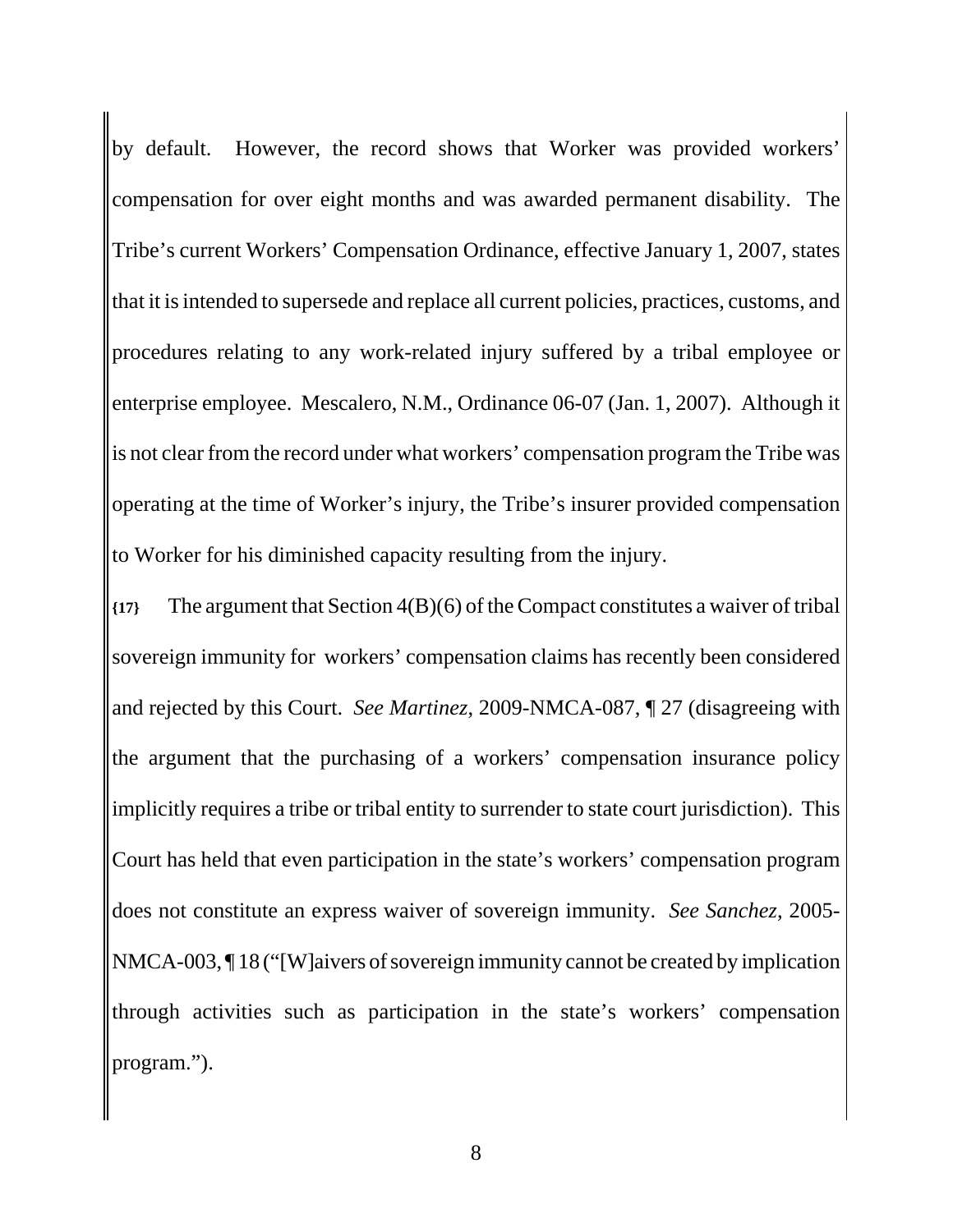**{18}** We also note that even if, as Worker argues, the Tribe did not have a workers' compensation program in place when he was injured, the Compact still does not provide a private right of action. *See Martinez*, 2009-NMCA-087, ¶¶ 25-26 (holding that the private right of action to which tribes agreed in the Compact pertains only to visitors and is inapplicable to worker's compensation disputes).

**{19}** Finally, Worker argues that the Tribe's workers' compensation was not as favorable as the state's as required by the Compact. Due to the foregoing determinations that the WCA lacks subject matter jurisdiction because the Tribe did not expressly waive immunity under Section 4(B)(6), we do not reach the question of whether Worker is considered a "gaming employee" under the Compact. Even if we were to find that Worker is a "gaming employee" under the terms of the Compact, Worker has failed to exhaust tribal remedies. We cannot say without Worker having exhausted his remedies whether the Tribe's workers' compensation program is less favorable than the State of New Mexico's.

### **C. Worker's Remedy Lies in Tribal Court**

**{20}** Worker requests that this Court order the WCA to hold a trial on the merits of his claim. As discussed above, we cannot order a trial because the Tribe did not waive sovereign immunity from suit. This Court's precedent is clear that Section 4(B)(6) does not constitute an express waiver of immunity for purposes of resolving workers'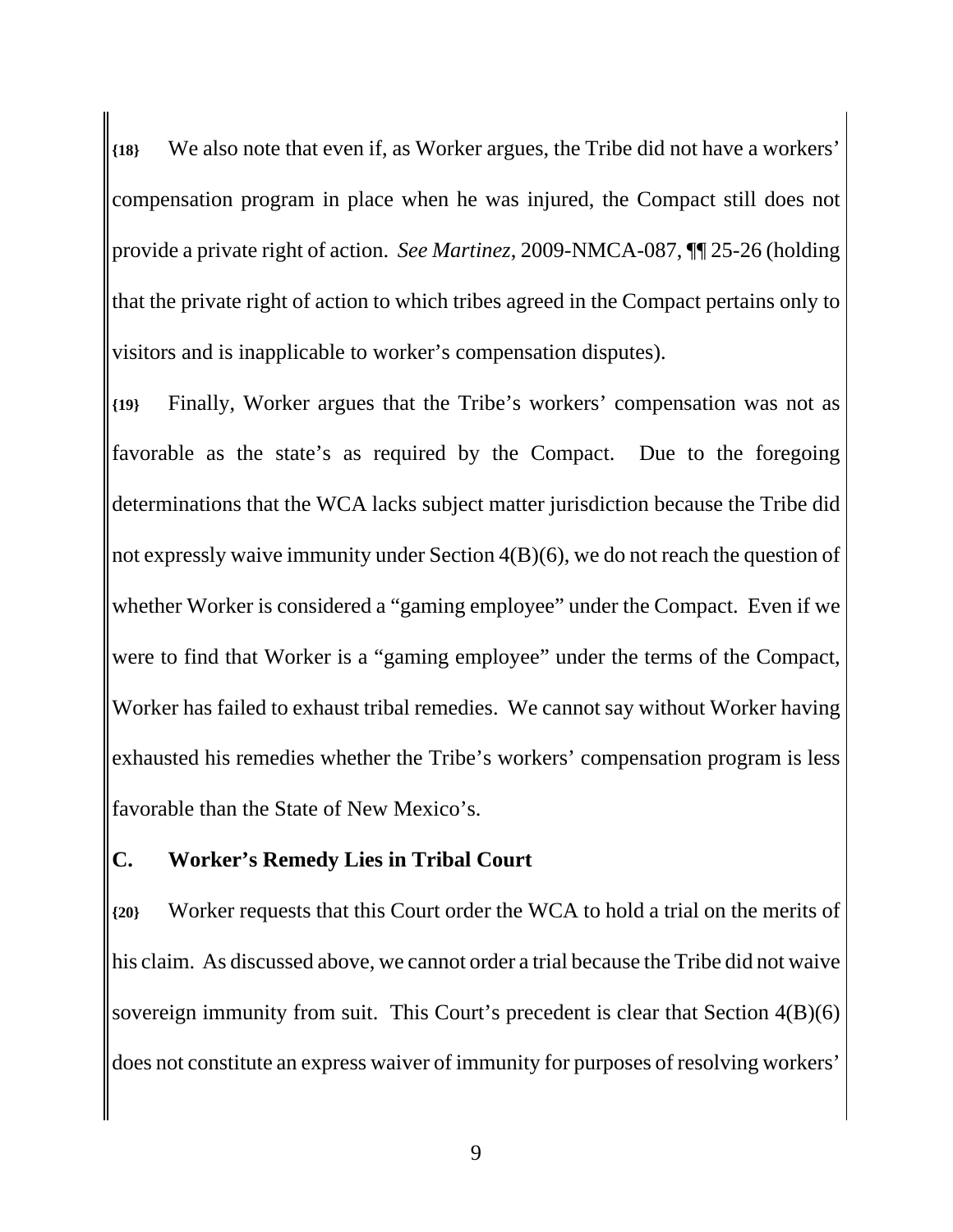compensation disputes.

**{21}** This Court has determined that the Compact is silent as to where jurisdiction might lie with regard to conflicts over the workers' compensation provided by the Tribe. *Martinez*, 2009-NMCA-087, ¶ 26. Therefore, we reasoned that the private remedy available to injured casino patrons is inapplicable to workers' compensation cases. *Id.* ("*Doe* is thus inapplicable [to workers' compensation disputes]."). The Tribe's current worker's compensation program provides for a remedy in tribal court. Mescalero, N.M., Ordinance 06-07, § 4. Because Worker has not appeared in tribal court, his argument that the Tribe's workers' compensation is insufficient is speculative and incapable of review.

### **III. CONCLUSION**

**{22}** For the reasons discussed above, the Tribe is immune from suit by virtue of its status as a sovereign nation. Worker's question of whether he has not been provided adequate workers' compensation is unreviewable because he has not exhausted his tribal remedies. Based on the foregoing, we affirm the order of the WCA granting summary judgment and dismissing Worker's claim against the Tribe.

### **{23} IT IS SO ORDERED**.

## **ROBERT E. ROBLES, Judge**

**\_\_\_\_\_\_\_\_\_\_\_\_\_\_\_\_\_\_\_\_\_\_\_\_\_\_\_\_\_\_\_\_\_**